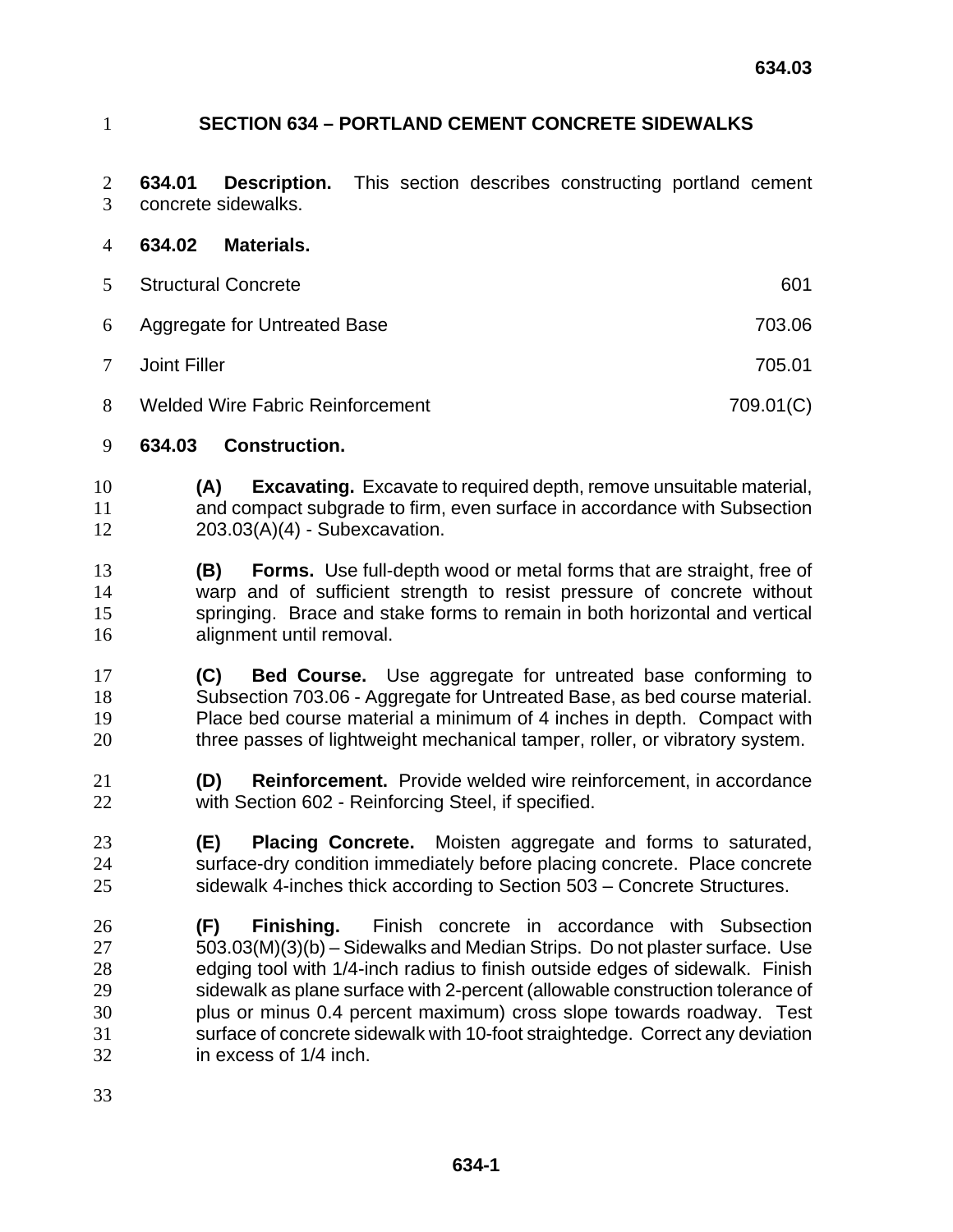**(G) Joints.** Match joints with curb or pavement joints. **(1) Expansion Joints.** Use 1/2-inch-thick preformed expansion 35 joint filler at fixed structures, such as buildings, bridges, or walls, and at curb returns. Extend preformed expansion joint filler from bottom of sidewalk to approximately 1/4 inch below top of sidewalk. **(2) Weakened-Plane Joints.** Divide sidewalk between expansion or construction joints into sections approximately 5 feet in length by providing transverse, weakened-plane joints. Provide transverse, weakened-plane joints when time period between consecutive concrete placements is more than 45 minutes. Where sidewalks are more than 7 feet in width, provide longitudinal, weakened-plane joints to obtain secure uniform blocks that are approximately square. Provide weakened-plane joints where corners of drop inlets project into sidewalk. Form weakened-plane joints to 1-inch minimum depth and approximately 1/8-inch width using scoring tool, saw, or other means acceptable to the Engineer. **(3) Construction Joints.** Form construction joints around appurtenances such as manholes and utility poles extending through entire sidewalk. Provide 1/4-inch-thick preformed expansion joint filler for full depth of joints. **(H) Curing.** Cure concrete for at least 72 hours in accordance with Subsection 503.03(L) – Curing Methods. Protect concrete from pedestrian traffic for 72 hours and from vehicular traffic for seven days. **(I) Backfilling.** After sidewalk has set, fill remaining excavated areas with material acceptable to the Engineer. Place and tamp fill in lifts up to 6 inches in depth. **634.04 Measurement.** Portland cement concrete sidewalks will be paid on a lump sum basis. Measurement for payment will not apply. **634.05 Payment.** The Engineer will pay for accepted portland cement concrete sidewalk on a contract lump sum basis. Payment will be full compensation for work prescribed in this section and contract documents. The Engineer will pay for following pay item when included in proposal schedule:

68 Portland Cement Concrete Sidewalk **Lump Sum** Lump Sum